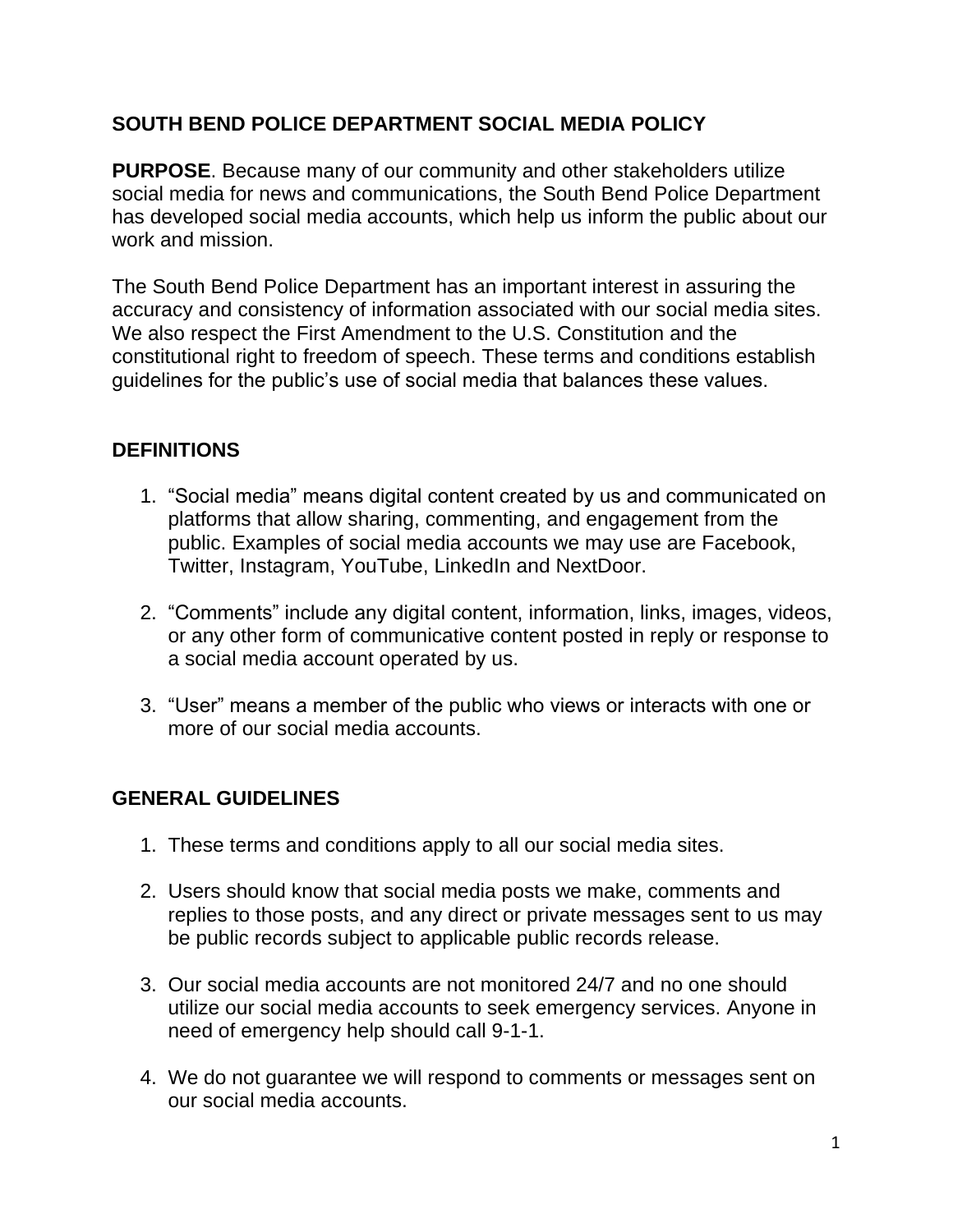## **EXPECTATIONS**

- 1. The South Bend Police Department believes that honest, civil, and productive discussions provide the best environment for community to understand the work of their government and participate in constructive engagement.
- 2. We ask users to consider that our social media feeds may be viewed by children and other impressionable people. Please refrain from profanity, personal attacks, bullying, or use of incorrect information.

## **CONTENT MODERATION**

- 1. **Limited Public Forum**. Our social media accounts are created and maintained as limited public forums under the caselaw pertaining to the First Amendment to the U.S Constitution. We invite members of the public to view and, where possible, provide comments or other engagement on our social media accounts. However, the law permits us to hide and/or delete comments that are not protected speech under the First Amendment and relevant caselaw. As a general rule, we will not hide and/or delete comments solely because such comments are critical of The South Bend Police Department or its officials.
- 2. **Prohibited Content**. Relevant First Amendment caselaw permits us to hide or delete certain comments on our social media accounts. The following will be hidden or deleted:
	- a. Comments directly advocating violence or illegal activity.
	- b. Comments containing obscenity, which is defined as sexually explicit and/or pornographic content that is patently offensive, appeals to prurient interest, and lacks serious literary, artistic, political, or scientific value;
	- c. Comments that directly promote or advocate that we illegally discriminate based on race, age, religion, gender, national origin, disability, sexual orientation, veteran status, or any other legally protected class;